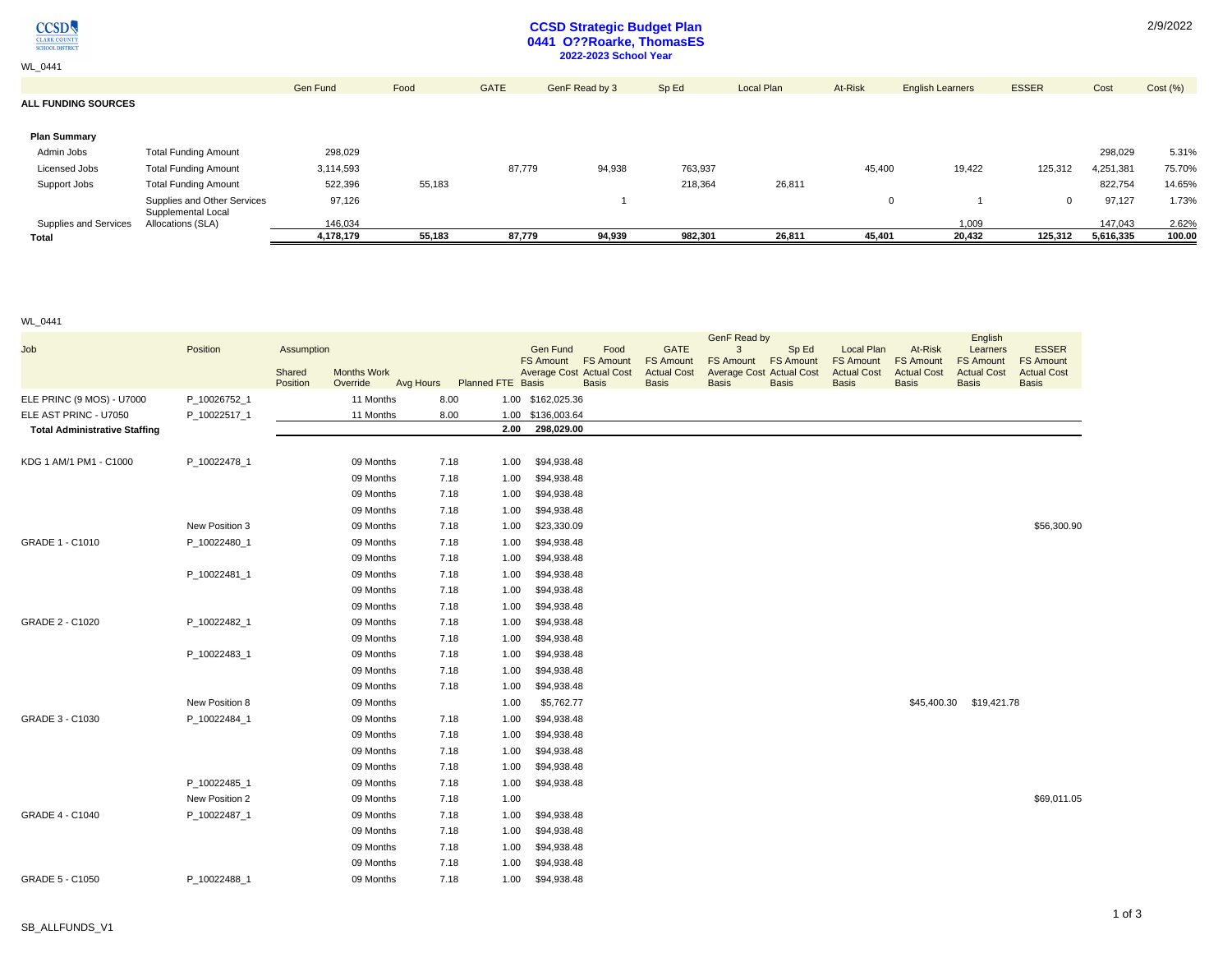#### WL\_0441

### **CCSD Strategic Budget Plan 0441 O??Roarke, ThomasES 2022-2023 School Year**

|                                |                |            |                    |           |                          |                              |                                 |                                 | GenF Read by                    |                          |                                       |                             | English                                |                                  |
|--------------------------------|----------------|------------|--------------------|-----------|--------------------------|------------------------------|---------------------------------|---------------------------------|---------------------------------|--------------------------|---------------------------------------|-----------------------------|----------------------------------------|----------------------------------|
| Job                            | Position       | Assumption |                    |           |                          | Gen Fund<br><b>FS Amount</b> | Food<br><b>FS Amount</b>        | <b>GATE</b><br><b>FS Amount</b> | 3<br>FS Amount FS Amount        | Sp Ed                    | <b>Local Plan</b><br><b>FS Amount</b> | At-Risk<br><b>FS Amount</b> | Learners                               | <b>ESSER</b><br><b>FS Amount</b> |
|                                |                | Shared     | <b>Months Work</b> |           |                          |                              | <b>Average Cost Actual Cost</b> | <b>Actual Cost</b>              | <b>Average Cost Actual Cost</b> |                          | <b>Actual Cost</b>                    | <b>Actual Cost</b>          | <b>FS Amount</b><br><b>Actual Cost</b> | <b>Actual Cost</b>               |
|                                |                | Position   | Override           | Avg Hours | <b>Planned FTE Basis</b> |                              | <b>Basis</b>                    | <b>Basis</b>                    | <b>Basis</b>                    | <b>Basis</b>             | <b>Basis</b>                          | <b>Basis</b>                | <b>Basis</b>                           | <b>Basis</b>                     |
|                                |                |            | 09 Months          | 7.18      | 1.00                     | \$94,938.48                  |                                 |                                 |                                 |                          |                                       |                             |                                        |                                  |
|                                |                |            | 09 Months          | 7.18      | 1.00                     | \$94,938.48                  |                                 |                                 |                                 |                          |                                       |                             |                                        |                                  |
| <b>ART, ELEM - C1100</b>       | P_10022489_1   |            | 09 Months          | 7.18      | 1.00                     | \$94,938.48                  |                                 |                                 |                                 |                          |                                       |                             |                                        |                                  |
| MUSIC, ELEM - C1250            | P_10022490_1   |            | 09 Months          | 7.18      | 1.00                     | \$94,938.48                  |                                 |                                 |                                 |                          |                                       |                             |                                        |                                  |
| PHYSICAL ED - C1260            | P_10022491_1   |            | 09 Months          | 7.18      | 1.00                     | \$94,938.48                  |                                 |                                 |                                 |                          |                                       |                             |                                        |                                  |
| HUMANITIES, ELEM - C1400       | P_10022492_1   |            | 09 Months          | 7.18      | 1.00                     | \$94,938.48                  |                                 |                                 |                                 |                          |                                       |                             |                                        |                                  |
| ADAPT PHYS ED - C6000          | P_10022493_1   |            | 09 Months          | 7.18      | 1.00                     |                              |                                 |                                 |                                 | \$82,148.40              |                                       |                             |                                        |                                  |
| EARLY CHILD INCLU - C6032      | P_10022494_1   |            | 09 Months          | 7.18      | 1.00                     |                              |                                 |                                 |                                 | \$89,654.32              |                                       |                             |                                        |                                  |
|                                |                |            | 09 Months          | 7.18      | 1.00                     |                              |                                 |                                 |                                 | \$97,160.24              |                                       |                             |                                        |                                  |
| GEN RR ELEM - C6050            | P_10022495_1   |            | 09 Months          | 7.18      | 1.00                     |                              |                                 |                                 |                                 | \$65,259.41              |                                       |                             |                                        |                                  |
|                                |                |            | 09 Months          | 7.18      | 1.00                     |                              |                                 |                                 |                                 | \$97,160.24              |                                       |                             |                                        |                                  |
| SPECIF LEARN DIS - C6070       | P_10022496_1   |            | 09 Months          | 7.18      | 1.00                     |                              |                                 |                                 |                                 | \$121,553.83             |                                       |                             |                                        |                                  |
| GATE ELEM - C6130              | P_10022497_1   |            | 09 Months          | 7.18      | 1.00                     |                              |                                 | \$87,778.50                     |                                 |                          |                                       |                             |                                        |                                  |
| SPED LIFE SKILLS - C6330       | P_10022498_1   |            | 09 Months          | 7.18      | 1.00                     |                              |                                 |                                 |                                 | \$85,901.36              |                                       |                             |                                        |                                  |
|                                |                |            | 09 Months          | 7.18      | 1.00                     |                              |                                 |                                 |                                 | \$70,889.51              |                                       |                             |                                        |                                  |
| COUNSELOR/ELE - C8000          | P_10022499_1   |            | 09 Months          | 7.18      | 1.00                     | \$94,938.48                  |                                 |                                 |                                 |                          |                                       |                             |                                        |                                  |
| K-12 LIBRARY - C8040           | P_10022500_1   |            | 09 Months          | 7.18      | 1.00                     | \$94,938.48                  |                                 |                                 |                                 |                          |                                       |                             |                                        |                                  |
| RBG3 LEARNING STR - C8112      | P_10022501_1   |            | 09 Months          | 7.18      | 1.00                     |                              |                                 |                                 | \$94,938.48                     |                          |                                       |                             |                                        |                                  |
| FAC SP ED - C8130              | New Position 9 |            | 09 Months          | 7.18      | 1.00                     | \$47,469.24                  |                                 |                                 |                                 | \$54,209.56              |                                       |                             |                                        |                                  |
| <b>Total Licensed Staffing</b> |                |            |                    |           | 46.00                    |                              | \$3,114,593.46                  | \$87,778.50                     |                                 | \$94,938.48 \$763,936.87 |                                       | \$45,400.30                 |                                        | \$19,421.78 \$125,311.95         |
|                                |                |            |                    |           |                          |                              |                                 |                                 |                                 |                          |                                       |                             |                                        |                                  |
| FRST AID/SFTY AST - N0090      | P_10022503_1   |            | 09 Months          | 7.00      | 0.65                     | \$39,516.44                  |                                 |                                 |                                 |                          |                                       |                             |                                        |                                  |
| SCHOOL AIDE - N0100            | P_10022504_1   |            | 10 Months          | 7.00      | 0.74                     | \$38,045.94                  |                                 |                                 |                                 |                          |                                       |                             |                                        |                                  |
| LIBRARY AIDE - N0105           | P_10022505_1   |            | 09 Months          | 6.00      | 0.56                     | \$30,645.56                  |                                 |                                 |                                 |                          |                                       |                             |                                        |                                  |
| ELEM SCHOOL CLERK - N0143      | P_10022506_1   |            | 11 Months          |           | 8.00<br>0.91             | \$59,443.67                  |                                 |                                 |                                 |                          |                                       |                             |                                        |                                  |
| SPEC PROGRAMS TA - N0160       | P_10022508_1   |            | 09 Months          |           | 6.00<br>0.56             |                              |                                 |                                 |                                 |                          | \$26,811.16                           |                             |                                        |                                  |
| <b>SPTA II - N0162</b>         | P 10022509 1   |            | 09 Months          |           | 6.00<br>0.56             |                              |                                 |                                 |                                 | \$33,130.88              |                                       |                             |                                        |                                  |
|                                |                |            | 09 Months          |           | 0.56<br>6.00             |                              |                                 |                                 |                                 | \$34,361.00              |                                       |                             |                                        |                                  |
|                                |                |            | 09 Months          | 6.00      | 0.56                     |                              |                                 |                                 |                                 | \$30,793.66              |                                       |                             |                                        |                                  |
|                                |                |            | 09 Months          |           | 6.00<br>0.56             |                              |                                 |                                 |                                 | \$31,900.76              |                                       |                             |                                        |                                  |
|                                |                |            | 09 Months          |           | 6.00<br>0.56             |                              |                                 |                                 |                                 | \$39,973.40              |                                       |                             |                                        |                                  |
|                                | New Position 5 |            | 09 Months          | 6.00      | 0.56                     | \$35,801.14                  |                                 |                                 |                                 |                          |                                       |                             |                                        |                                  |
| PE INSTR ASST - N0179          | P_10022510_1   |            | 09 Months          |           | 6.00<br>0.56             | \$30,747.51                  |                                 |                                 |                                 |                          |                                       |                             |                                        |                                  |
| INSTRUCTIONAL AST - N0190      | P_10022511_1   |            | 09 Months          |           | 5.00<br>0.46             |                              |                                 |                                 |                                 | \$23,717.94              |                                       |                             |                                        |                                  |
|                                |                |            | 09 Months          |           | 5.00<br>0.46             |                              |                                 |                                 |                                 | \$24,486.76              |                                       |                             |                                        |                                  |
|                                | P_20013367_1   |            | 09 Months          | 1.00      | 0.09                     | \$3,724.92                   |                                 |                                 |                                 |                          |                                       |                             |                                        |                                  |
|                                |                |            | 09 Months          | 1.00      | 0.09                     | \$3,724.92                   |                                 |                                 |                                 |                          |                                       |                             |                                        |                                  |
| SCH OFFICE MANAGE - N0310      | P_10022514_1   |            | 11 Months          |           | 8.00<br>0.91             | \$72,863.39                  |                                 |                                 |                                 |                          |                                       |                             |                                        |                                  |
| COMPUTER TECH I - N1555        | P_20004104_1   |            | 10 Months          |           | 4.00<br>0.42             | \$29,643.17                  |                                 |                                 |                                 |                          |                                       |                             |                                        |                                  |
| FS WKR FLOATER - N5010         | P_20006397_1   |            | 09 Months          |           | 4.10<br>0.38             |                              | \$25,252.50                     |                                 |                                 |                          |                                       |                             |                                        |                                  |
| SR FS WKR FLOATER - N5040      | P_20010180_1   |            | 09 Months          |           | 0.51<br>5.50             |                              | \$29,930.02                     |                                 |                                 |                          |                                       |                             |                                        |                                  |
| CUSTODIAN - N8040              | P_10022515_1   |            | 12 Months          | 8.00      | 1.00                     | \$55,166.45                  |                                 |                                 |                                 |                          |                                       |                             |                                        |                                  |
|                                |                |            | 12 Months          | 8.00      | 1.00                     | \$55,166.45                  |                                 |                                 |                                 |                          |                                       |                             |                                        |                                  |
| <b>HD CUST I - N8110</b>       | P_10022516_1   |            | 12 Months          | 8.00      | 1.00                     | \$67,906.73                  |                                 |                                 |                                 |                          |                                       |                             |                                        |                                  |
| <b>Total Support Staffing</b>  |                |            |                    |           |                          | 13.66 \$522,396.29           | \$55,182.52                     |                                 |                                 | \$218,364.40             | \$26,811.16                           |                             |                                        |                                  |
|                                |                |            |                    |           |                          |                              |                                 |                                 |                                 |                          |                                       |                             |                                        |                                  |